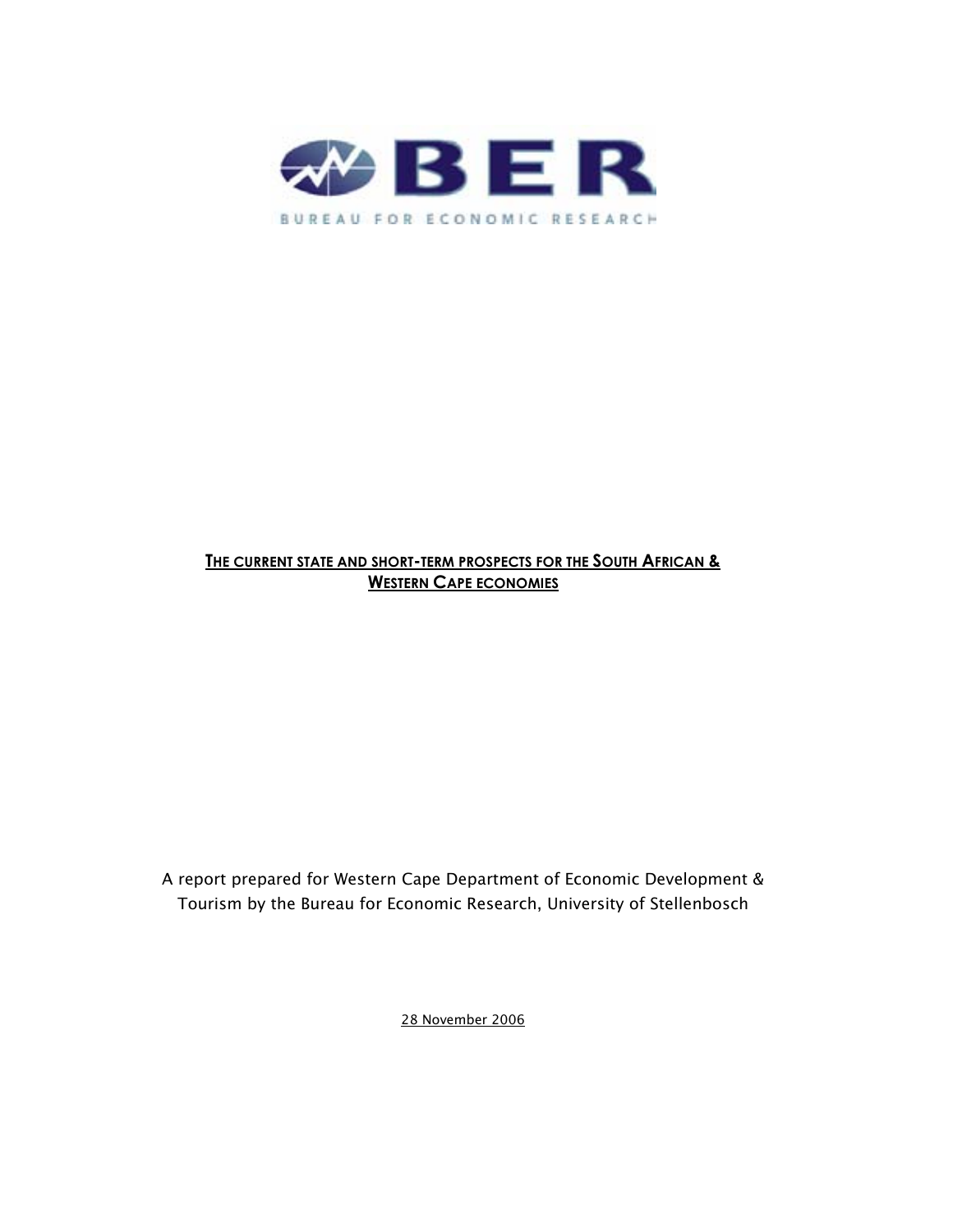## **CONTENTS**

| The current state and short-term prospects for the South African and Western Cape economies<br>$\label{prop:main} 1$ |  |  |  |  |  |
|----------------------------------------------------------------------------------------------------------------------|--|--|--|--|--|
|                                                                                                                      |  |  |  |  |  |
|                                                                                                                      |  |  |  |  |  |
|                                                                                                                      |  |  |  |  |  |
|                                                                                                                      |  |  |  |  |  |

# **LIST OF FIGURES**

|--|--|--|--|

# **LIST OF TABLES**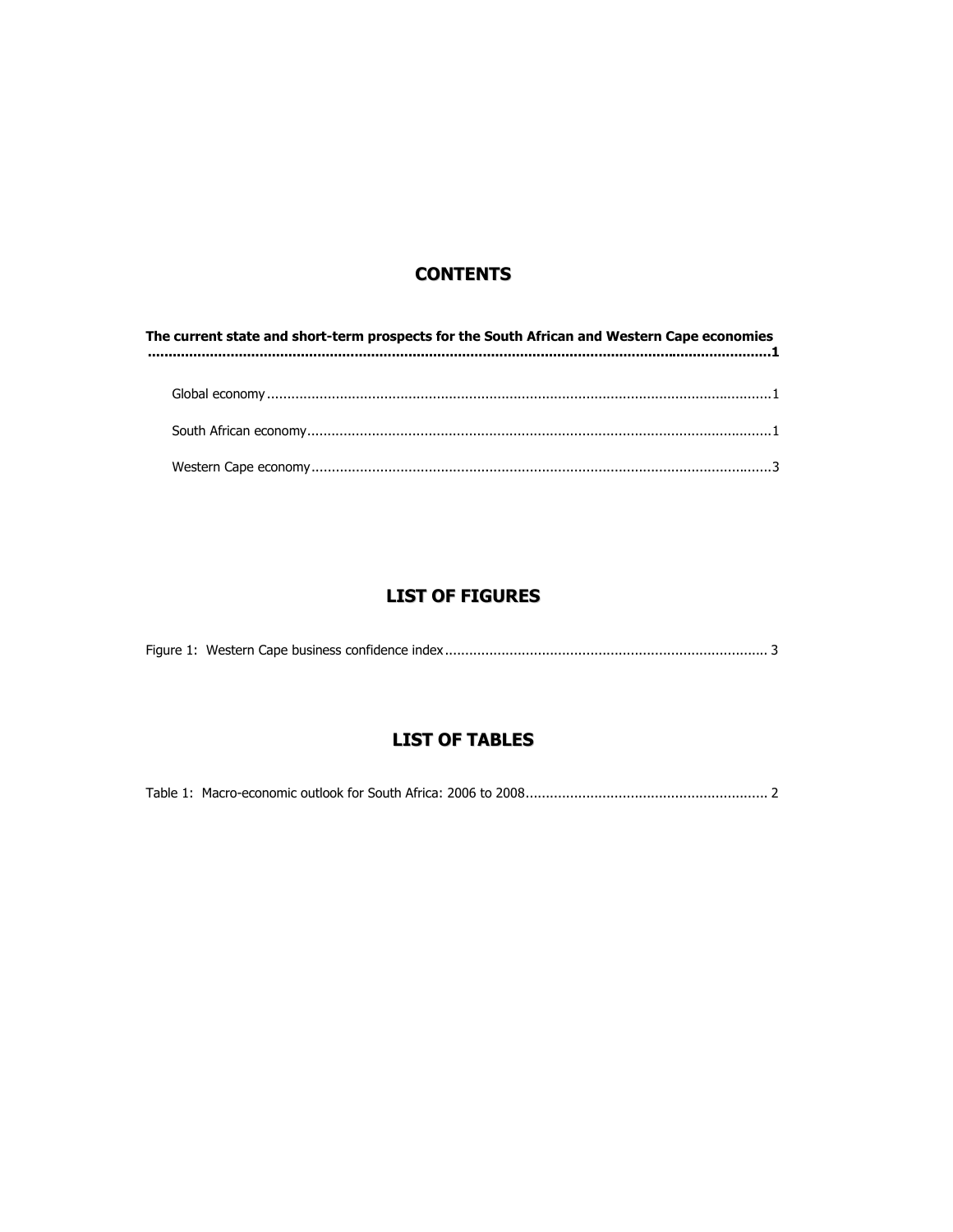## **The current state and short-term prospects for the South African and Western Cape economies**

### **Global economy**

- There is widespread consensus that the world economy is heading for slower growth in 2007 principally as a consequence of an expected slowdown in the USA economy. However, considerable variance of opinion exists amongst analysts on how sharp the slowdown in the USA economy will be. Fortunately, important global supports remain, e.g. the robust economic growth performances in China and other developing economies, sustained growth in Japan and a promising economic recovery in the Euro area. These factors are likely to contain the expected slowdown in the world economy and support export recovery. The improved growth performance in the Euro area, in particular, has favourable implications for the SA and Western Cape economies, given the strong trading links with this region.
- The general tendency in industrial commodity prices has been downward since May 2006 and is likely to remain so over the short term.
- Whilst there has been a pause in the tightening of monetary policy by the US Fed, interest rates are expected to increase further in Europe and Japan. Higher global interest rates are likely to cause tighter global liquidity conditions and higher risk aversion amongst international investors, affecting short-term capital flows to developing countries.

## **South African economy**

- All indications are that real economic growth remained strong during the third quarter and probably into the fourth quarter on a par with the second quarter's close to 5% real GDP growth rate. The booming conditions in the retail, construction and financial services sectors continued and growth was augmented by a promising recovery in the manufacturing sector. The growth momentum in real domestic expenditure is strong, interest rate hikes have a delayed impact and the weakening rand exchange rate stimulates economic activity, particularly in manufacturing.
- Having said that, the current buoyancy in the economy should not conceal the fact that a more challenging growth environment is unfolding. Apart from slower global growth, there are leading indications that the interest rate increases are starting to impact on the domestic economy. The favourable pricing environment of recent years is also rapidly changing and financial volatility has reared its ugly head.
- The lively domestic market of recent years is likely to cool down and growth will depend more on the expected export recovery. The BER remains optimistic that the SA economy will overcome these challenges in relatively good shape, with growth expected to move down only a notch or two – from the heady 5% level closer to 4% over the short term. Sustained fixed investment and associated employment growth and an expected recovery in exports should compensate for the projected slowdown in the interest rate and price sensitive components of real domestic expenditure. Real GDP growth of 4.3% and 4.1% is projected during 2006 and 2007 respectively, despite a slightly more pessimistic outlook on inflation and interest rates.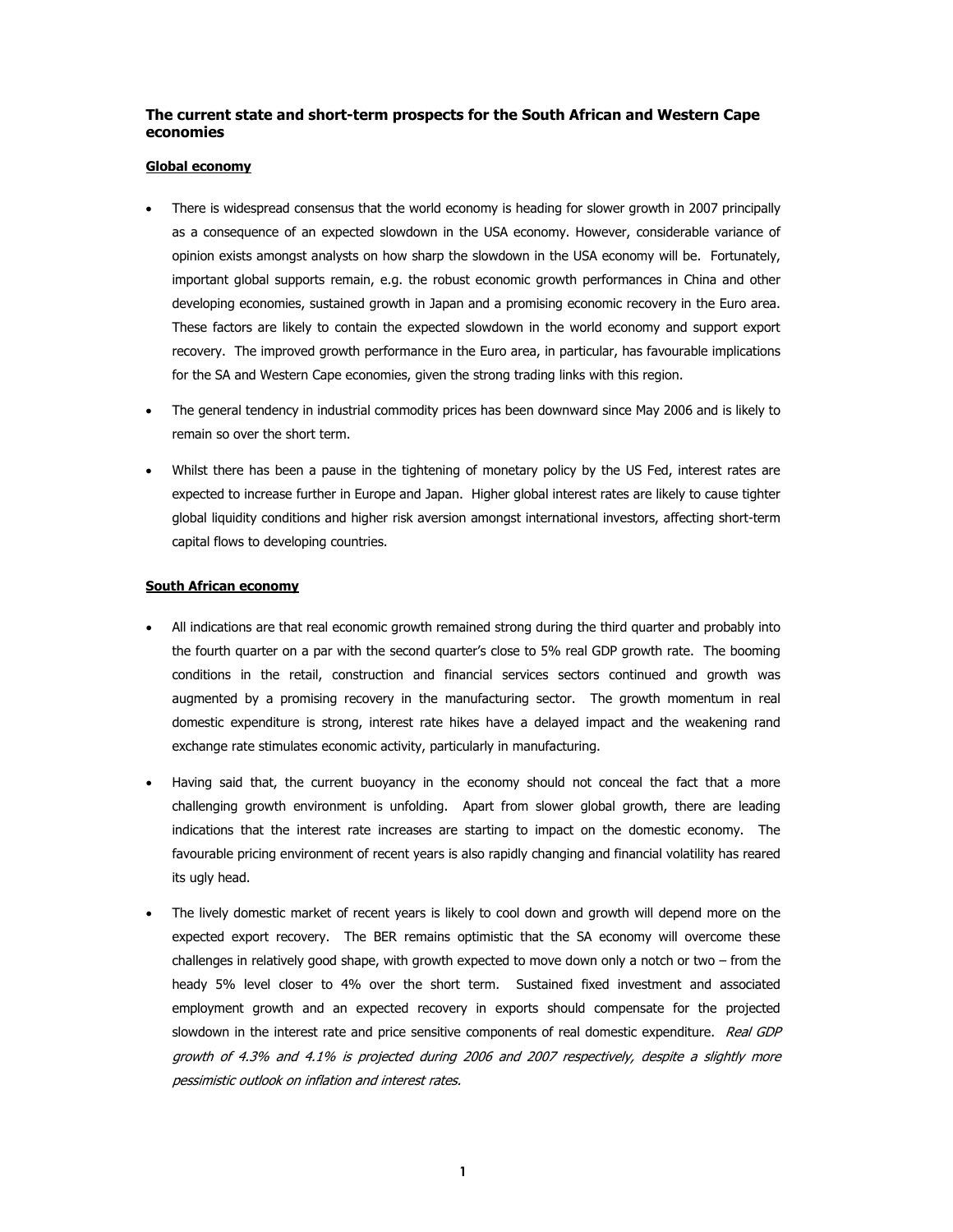- The high producer inflation rate (9% in September) suggests strong pipeline inflation pressures. While inflation expectations have remained relatively well-behaved and within the 3-6% target range (5.3% in respect of CPIX inflation in 2007), we are likely to witness some pass-through from the currency depreciation and PPI inflation to CPI inflation; food prices are also on the increase. CPIX inflation is projected to peak at 6.2% (2007Q1) and to average 5.9% during 2007, before moderating to 5.7% during 2008.
- Interest rates are projected to increase by another  $100 150$  basis points over the next 6 to 8 months (on top of the June, August and October 50 basis point hikes). The anticipated high level of inflation (around the upper range of the 3-6% inflation target during the course of 2007) will make it difficult for the SARB to relax monetary policy before the end of next year.
- While we expect two-way movements in the rand exchange rate, i.e. bouts of weakness followed by recoveries, the rand may prove vulnerable over the short term as global interest rates rise, commodities decline and the domestic balance of payments current account deficit remains on a high level.
- Higher inflation and interest rates are likely to cool down the 6-7% domestic spending momentum in the economy, closer to a 4% level. This and the weaker rand exchange rate should cool down import growth and – combined with a currency-induced recovery in exports – allow net exports to make a more positive contribution to overall GDP growth.
- Sustained fixed investment spending driven by production capacity pressures and associated employment growth are expected to compensate for the negative impact of higher interest rates on the interest rate sensitive components of domestic spending. The favourable fixed investment trend is also likely to be supported by a recovery in export growth. Manufacturers' export expectations have improved, albeit most of the renewed growth impetus may only be visible next year and during 2008.

|                                            | Ave<br>2000-05 | 2005    | 2006F | 2007F   | 2008F |
|--------------------------------------------|----------------|---------|-------|---------|-------|
| <b>Expenditure on GDP</b> (real % change): |                |         |       |         |       |
| Household consumption                      | 4.6            | 6.9     | 6.6   | 3.6     | 4.1   |
| Fixed investment                           | 6.1            | 9.2     | 9.4   | 7.7     | 8.0   |
| Gross domestic expenditure (GDE)           | 4.9            | 5.9     | 7.5   | 3.6     | 5.1   |
| Exports                                    | 3.3            | 6.7     | 2.4   | 6.9     | 6.1   |
| <b>Gross Domestic Product (GDP)</b>        | 3.8            | 4.9     | 4.3   | 4.1     | 4.2   |
| Inflation, interest & exchange rates       |                |         |       |         |       |
| CPIX inflation                             | 6.5%           | 3.9%    | 4.6%  | $6.0\%$ | 5.7%  |
| PPI inflation                              | 6.2%           | $3.1\%$ | 7.4%  | 8.3%    | 6.3%  |
| Prime overdraft interest rate (eop)        | 13.5%          | 10.5%   | 12.5% | 13%     | 12%   |
| $R/\$$ exchange rate (ave)                 | 7.74           | 6.36    | 6.84  | 7.93    | 8.48  |
| R/euro exchange rate (ave)                 | 8.09           | 7.92    | 8.60  | 10.48   | 10.87 |

### **Table 1: Macro-economic outlook for South Africa: 2006 to 2008**

**Source: Bureau for Economic Research**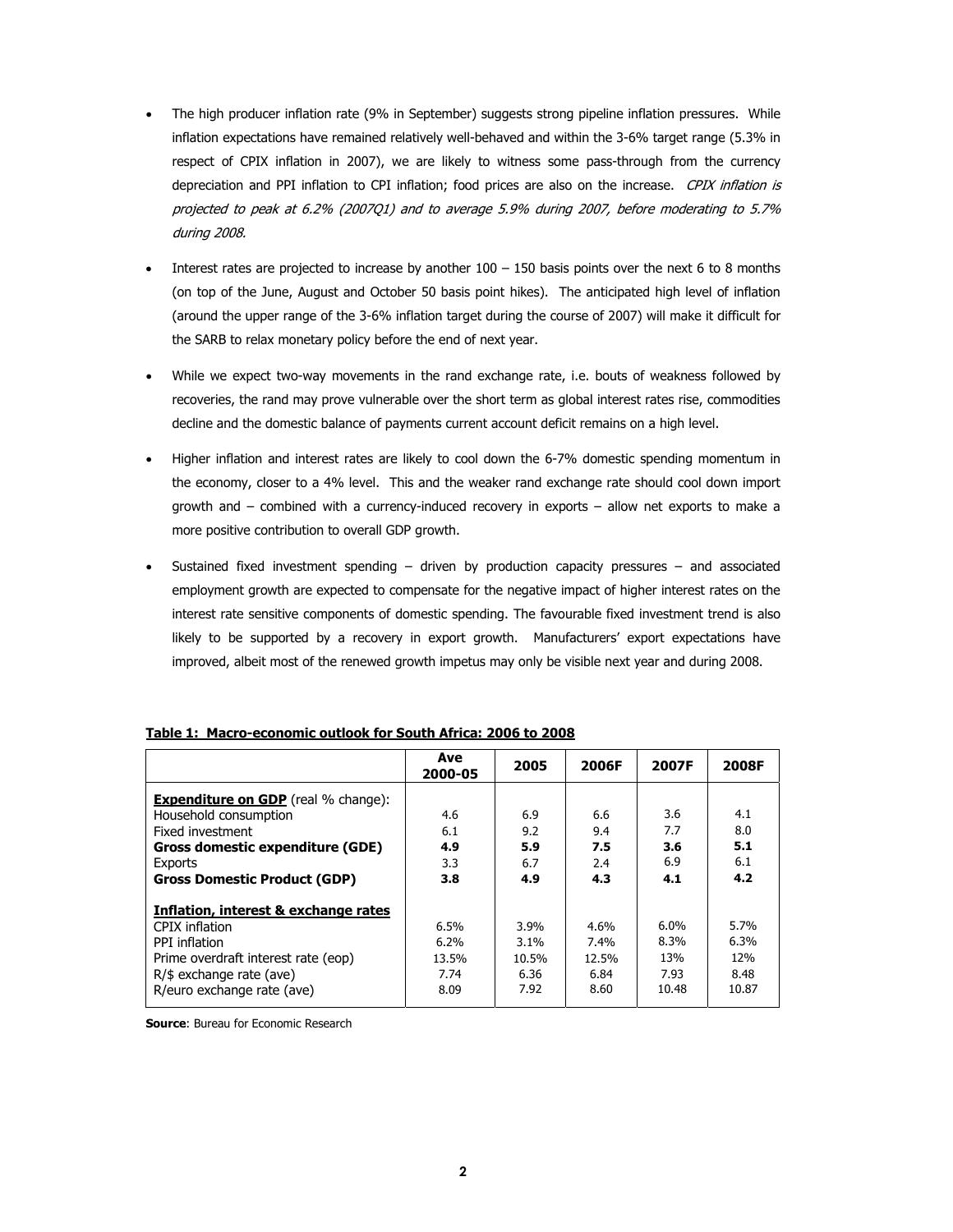#### **Western Cape economy**

- The Western Cape economic outlook has been bolstered recently by the announcement of major capital spending projects, ranging from the expansion of the Cape Town harbour and international airport and a major upgrade of the metro's transport infrastructure, to the foreign direct investment in the V&A Waterfront development, construction plans for the World Cup soccer stadiums and Eskom's expansion plans (with two new gas-fired power generation plants already under construction and a new nuclear power station under consideration).
- The public and private sector fixed investment activity is evidence of the buoyant regional economic conditions – real GDPR growth averaged 4.6% per annum over the 2000–2005 period and came in at an estimated 5.6% last year. The cumulative growth is creating infrastructure and logistics bottlenecks and in the private sector it is leading to production capacity constraints, which all are stimulating fixed investment spending.





**Source: Bureau for Economic Research** 

- The favourable fixed investment trend may also be some indication of likely economic growth in the region over the short to medium term future. The increase in consumer demand is likely to continue to slow as higher interest rates and inflation impact on household budgets, reversing the extra-ordinary stimulus of recent years. Capacity-driven private fixed investment spending and public sector infrastructure investment will take up the slack and be the main drivers of growth. On this basis, the short- to medium term regional economic outlook remains decidedly upbeat. The shift from consumption to fixed investment spending driving growth is to be welcomed. It will provide the foundation for raising the long-term rate of growth and the underlying growth potential of the economy.
- However, there are challenges. The point was already made that a more challenging macro-economic growth environment is unfolding, with increased financial volatility rearing its head. Secondly, the